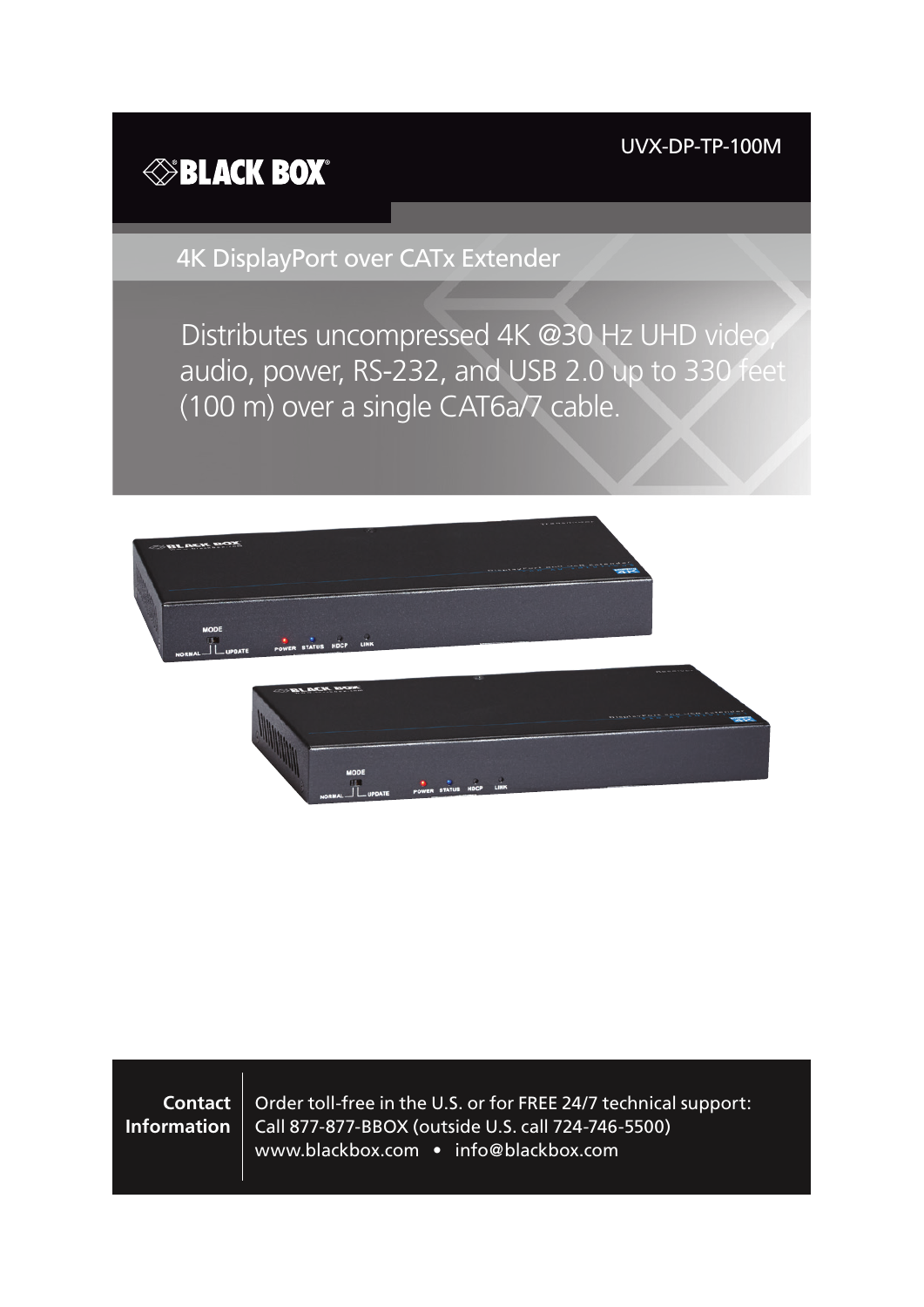### FEDERAL COMMUNICATIONS COMMISSION AND INDUSTRY CANADA RADIO FREQUENCY INTERFERENCE STATEMENTS

This equipment generates, uses, and can radiate radio-frequency energy, and if not installed and used properly, that is, in strict accordance with the manufacturer's instructions, may cause interference to radio communication. It has been tested and found to comply with the limits for a Class A computing device in accordance with the specifications in Subpart B of Part 15 of FCC rules, which are designed to provide reasonable protection against such interference when the equipment is operated in a commercial environment. Operation of this equipment in a residential area is likely to cause interference, in which case the user at his own expense will be required to take whatever measures may be necessary to correct the interference.

Changes or modifications not expressly approved by the party responsible for compliance could void the user's authority to operate the equipment.

*This digital apparatus does not exceed the Class A limits for radio noise emission from digital apparatus set out in the Radio Interference Regulation of Industry Canada.*

*Le présent appareil numérique n'émet pas de bruits radioélectriques dépassant les limites applicables aux appareils numériques de classe A prescrites dans le Règlement sur le brouillage radioélectrique publié par Industrie Canada.*

> Normas Oficiales Mexicanas (NOM) Electrical Safety Statement INSTRUCCIONES DE SEGURIDAD

- 1. Todas las instrucciones de seguridad y operación deberán ser leídas antes de que el aparato eléctrico sea operado.
- 2. Las instrucciones de seguridad y operación deberán ser guardadas para referencia futura.
- 3. Todas las advertencias en el aparato eléctrico y en sus instrucciones de operación deben ser respetadas.
- 4. Todas las instrucciones de operación y uso deben ser seguidas.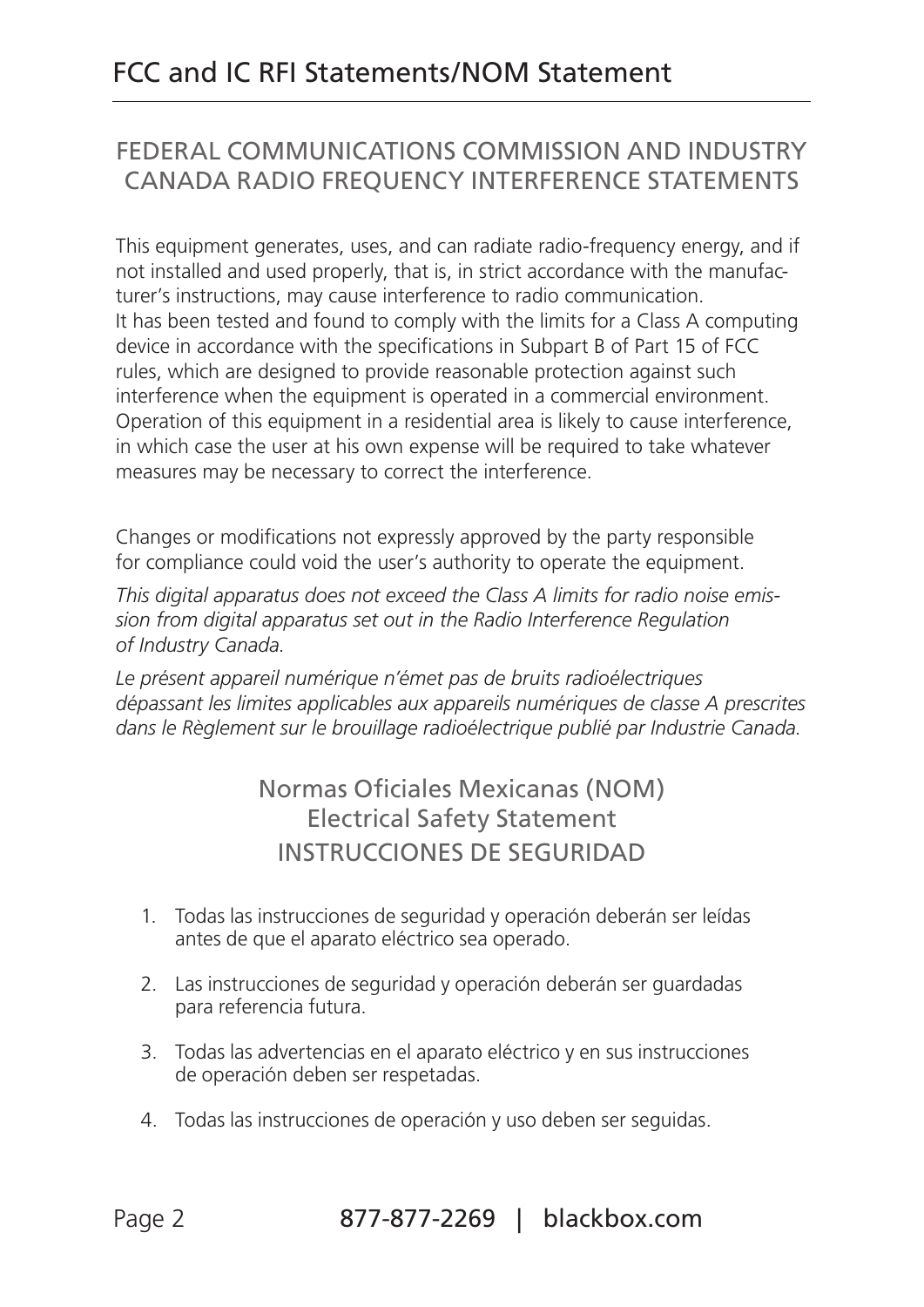- 5. El aparato eléctrico no deberá ser usado cerca del agua—por ejemplo, cerca de la tina de baño, lavabo, sótano mojado o cerca de una alberca, etc.
- 6. El aparato eléctrico debe ser usado únicamente con carritos o pedestales que sean recomendados por el fabricante.
- 7. El aparato eléctrico debe ser montado a la pared o al techo sólo como sea recomendado por el fabricante.
- 8. Servicio—El usuario no debe intentar dar servicio al equipo eléctrico más allá a lo descrito en las instrucciones de operación. Todo otro servicio deberá ser referido a personal de servicio calificado.
- 9. El aparato eléctrico debe ser situado de tal manera que su posición no interfiera su uso. La colocación del aparato eléctrico sobre una cama, sofá, alfombra o superficie similar puede bloquea la ventilación, no se debe colocar en libreros o gabinetes que impidan el flujo de aire por los orificios de ventilación.
- 10. El equipo eléctrico deber ser situado fuera del alcance de fuentes de calor como radiadores, registros de calor, estufas u otros aparatos (incluyendo amplificadores) que producen calor.
- 11. El aparato eléctrico deberá ser connectado a una fuente de poder sólo del tipo descrito en el instructivo de operación, o como se indique en el aparato.
- 12. Precaución debe ser tomada de tal manera que la tierra fisica y la polarización del equipo no sea eliminada.
- 13. Los cables de la fuente de poder deben ser guiados de tal manera que no sean pisados ni pellizcados por objetos colocados sobre o contra ellos, poniendo particular atención a los contactos y receptáculos donde salen del aparato.
- 14. El equipo eléctrico debe ser limpiado únicamente de acuerdo a las recomendaciones del fabricante.
- 15. En caso de existir, una antena externa deberá ser localizada lejos de las lineas de energia.
- 16. El cable de corriente deberá ser desconectado del cuando el equipo no sea usado por un largo periodo de tiempo.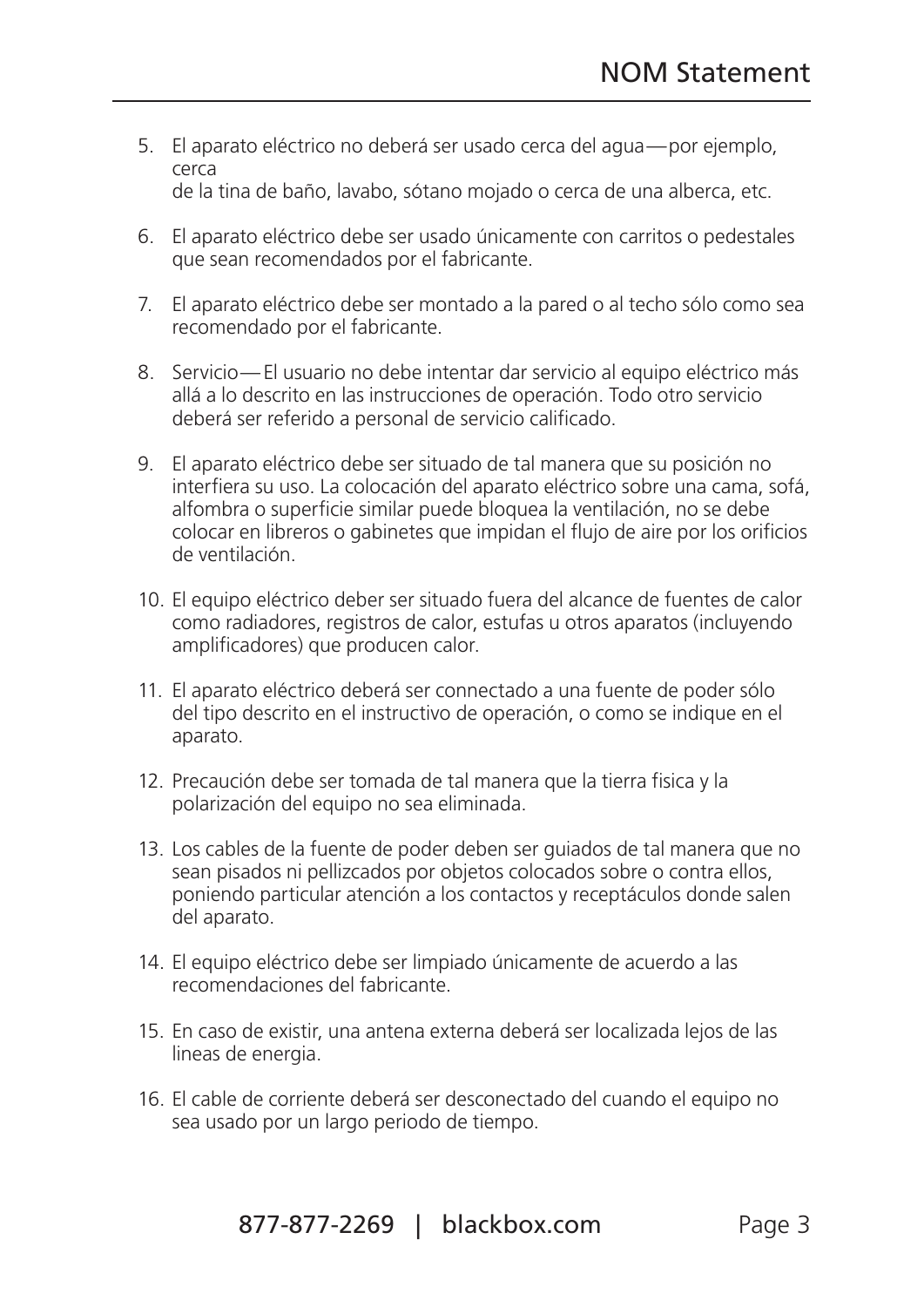- 17. Cuidado debe ser tomado de tal manera que objectos liquidos no sean derramados sobre la cubierta u orificios de ventilación.
- 18. Servicio por personal calificado deberá ser provisto cuando:
- A: El cable de poder o el contacto ha sido dañado; u
- B: Objectos han caído o líquido ha sido derramado dentro del aparato; o
- C: El aparato ha sido expuesto a la lluvia; o
- D: El aparato parece no operar normalmente o muestra un cambio en su desempeño; o
- E: El aparato ha sido tirado o su cubierta ha sido dañada.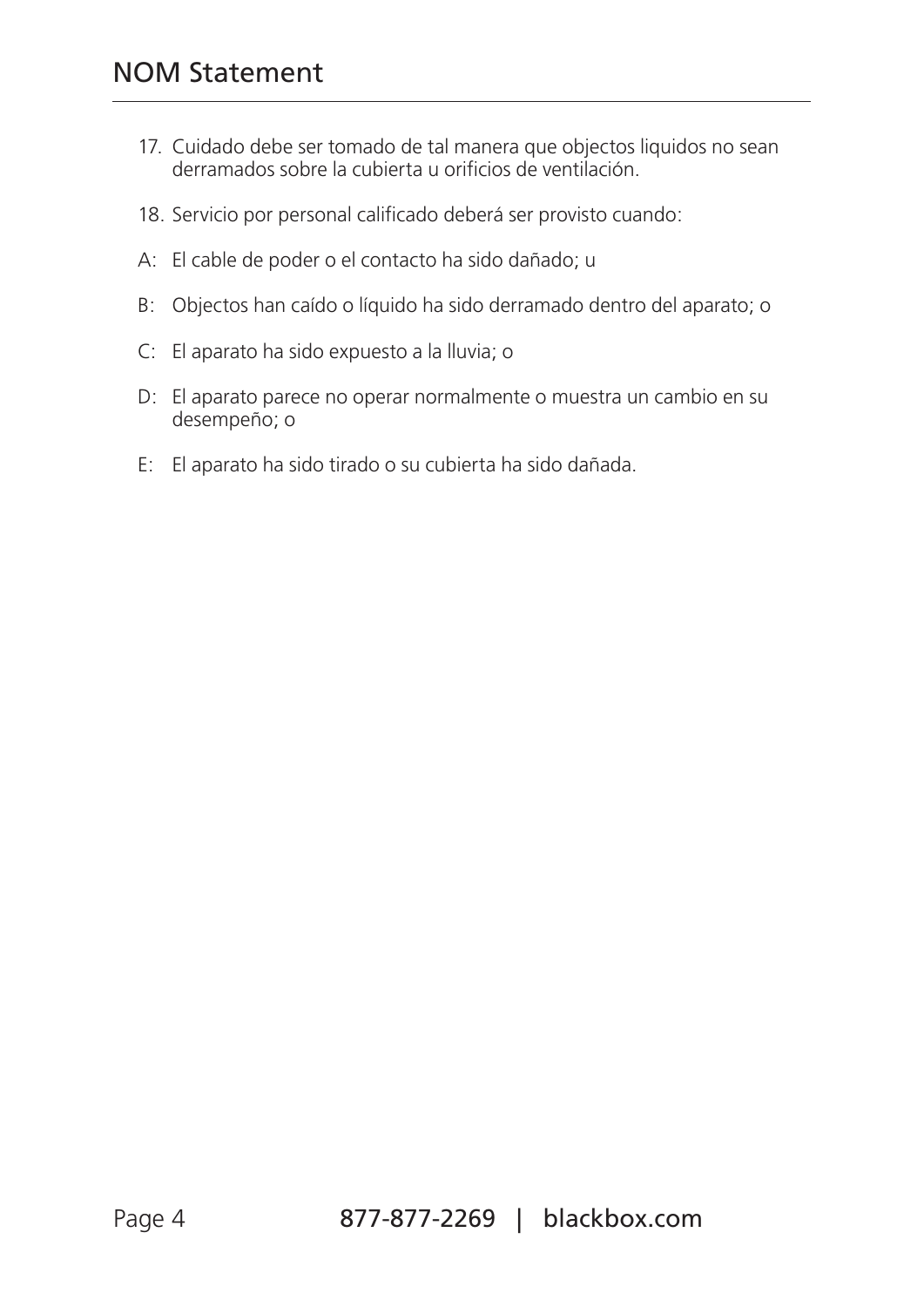# TRADEMARKS USED IN THIS MANUAL

Black Box and the Double Diamond logo are registered trademarks of BB Technologies, Inc.

Blu-ray™ is a trademark of Blu-ray Disc Association.

Any other trademarks mentioned in this manual are acknowledged to be the property of the trademark owners.

#### Important Safety Instructions

- 1. Do not expose this apparatus to rain, moisture, dripping or splashing water and do not place objects filled with liquids, such as vases, on the apparatus.
- 2. Do not install or place this unit in a bookcase, built-in cabinet or in another confined space. Make sure the unit is well ventilated.
- 3. To prevent risk of electric shock or fire hazard caused by overheating, do not obstruct the unit's ventilation openings with newspapers, tablecloths, curtains, and similar items.
- 4. Do not install near any heat sources such as radiators, heat registers, stoves, or other apparatus (including amplifiers) that produce heat.
- 5. Do not place sources of flames, such as lighted candles, on the unit.
- 6. Clean this apparatus only with a dry cloth.
- 7. Unplug this apparatus during lightning storms or when unused for long periods of time.
- 8. Protect the power cord from being walked on or pinched particularly at plugs.
- 9. Only use attachments/accessories specified by the manufacturer.
- 10. Refer all servicing to qualified service personnel.

#### Disclaimer

Black Box Network Services shall not be liable for damages of any kind, including, but not limited to, punitive, consequential or cost of cover damages, resulting from any errors in the product information or specifications set forth in this document and Black Box Network Services may revise this document at any time without notice.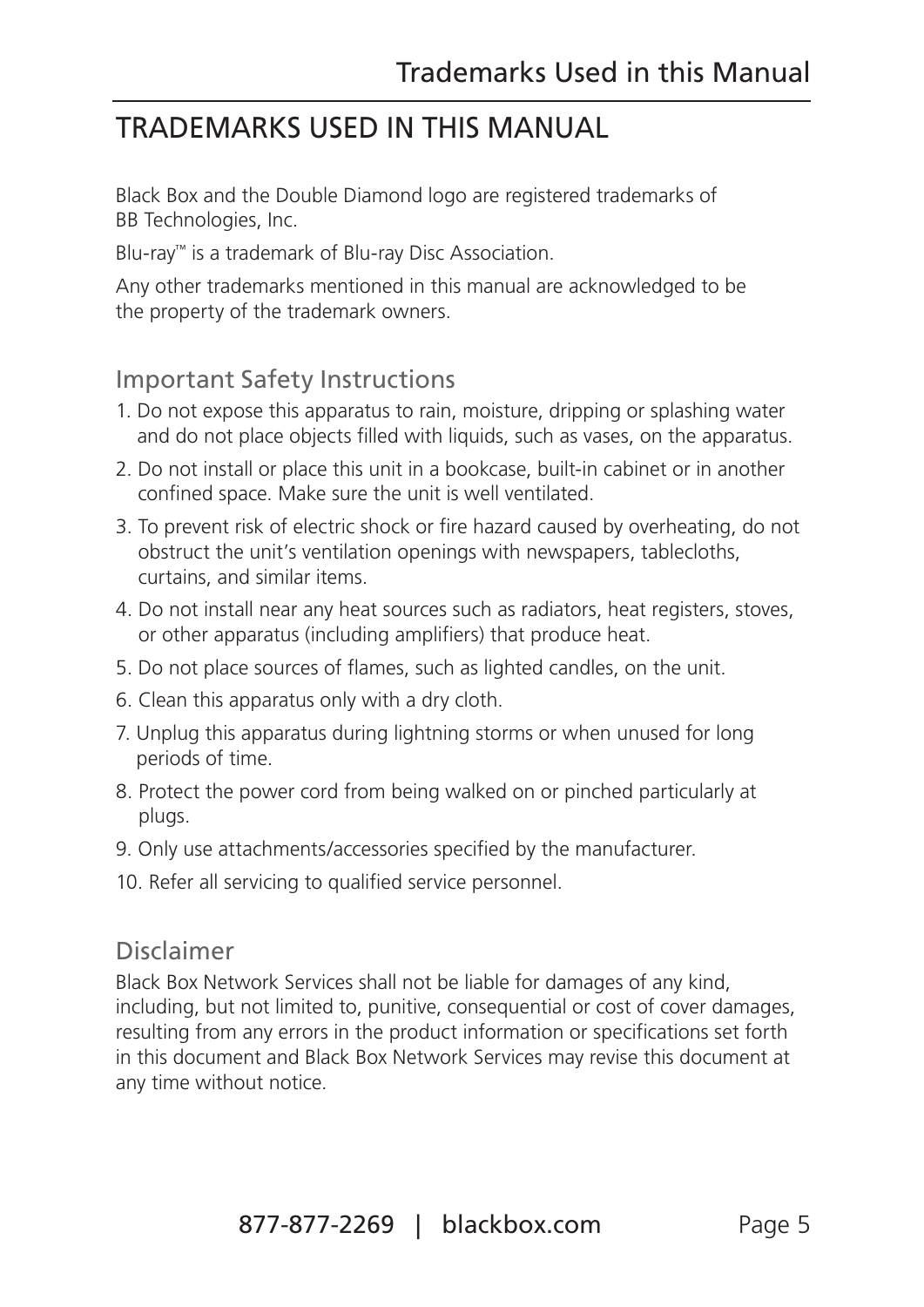### Table of Contents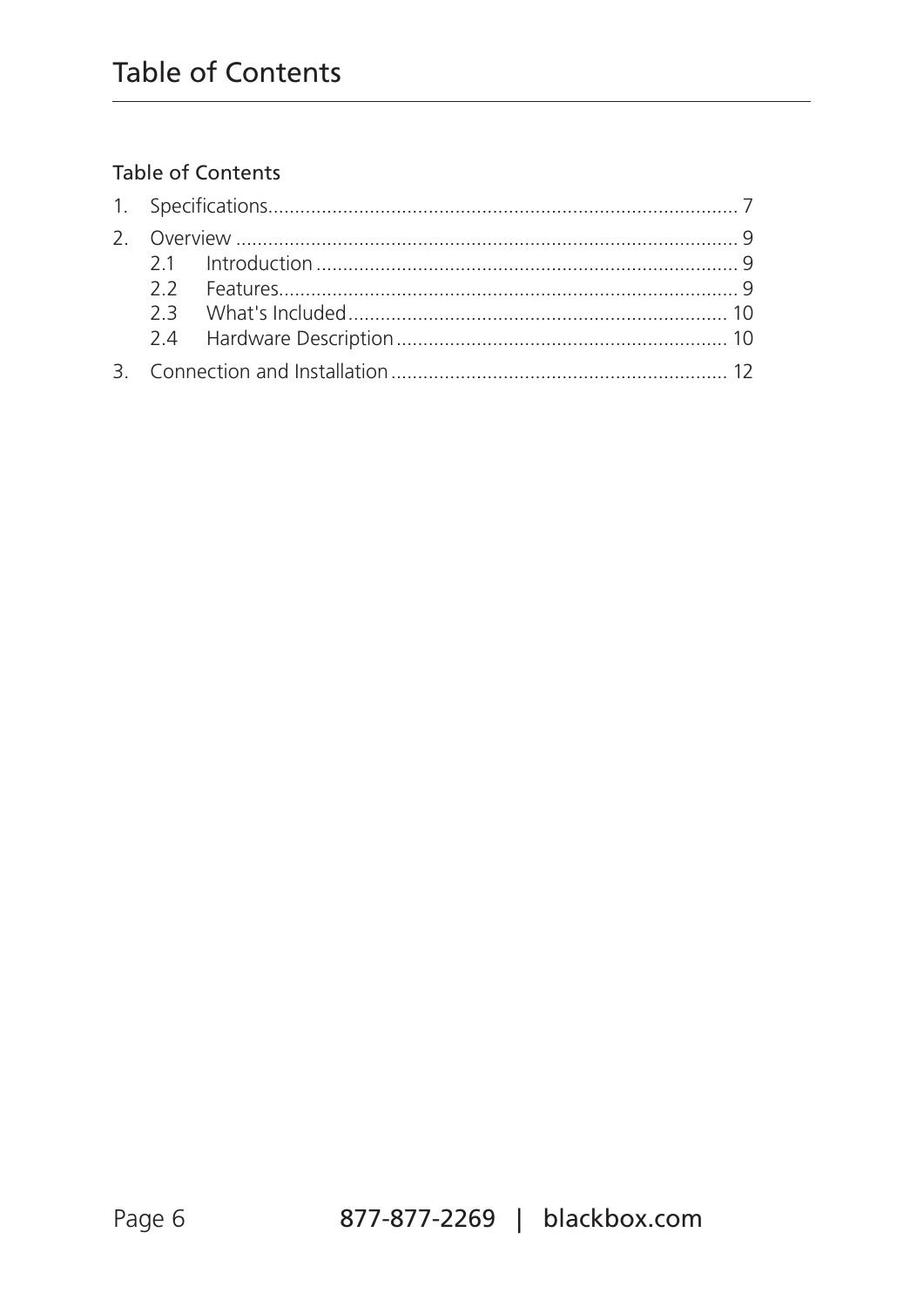## 1. Specifications

| Transmitter                     |                                                                                                                                                                                                                                               |  |  |  |  |  |
|---------------------------------|-----------------------------------------------------------------------------------------------------------------------------------------------------------------------------------------------------------------------------------------------|--|--|--|--|--|
| Connectors                      | (1) 12-VDC barrel connector,<br>(1) CATx OUT,<br>(1) 3-pin Phoenix connector,<br>(1) DisplayPort IN,<br>(1) Audio IN,<br>(1) Audio OUT,<br>(1) USB Type B host connector                                                                      |  |  |  |  |  |
| Input<br>Resolution<br>Support  | Up to 3840 x 2160 @30 Hz (UHD)                                                                                                                                                                                                                |  |  |  |  |  |
| Maximum<br>Data Rate            | 10.2 Gbps                                                                                                                                                                                                                                     |  |  |  |  |  |
| Maximum<br>Distance             | Via CAT6a/7 cables:<br>Up to 328 feet (100 m) at 3840 x 2160 @30 Hz, 4:2:0,<br>or 1080p @60 Hz output resolution;<br>Via CAT5e/6 cables:<br>Up to 224 feet (70 m) at 3840 x 2160 @30 Hz;<br>Up to 328 feet (100 m) at 1080p @30 Hz resolution |  |  |  |  |  |
| Receiver                        |                                                                                                                                                                                                                                               |  |  |  |  |  |
| Connectors                      | (1) 12-VDC barrel connector,<br>$(1)$ CAT <sub>x</sub> IN,<br>(1) 3-pin Phoenix connector,<br>(1) DisplayPort OUT,<br>(1) Audio IN,<br>(1) Audio OUT,<br>(2) USB Type A device connectors                                                     |  |  |  |  |  |
| Output<br>Resolution<br>Support | UHD30: 3840 x 2160 @30 Hz;<br>FHD: 1920 x 1080 @60 Hz:<br>HD: 1280 x 720 @60 Hz;<br>WUXGA: 1920 x 1200 @60 Hz:<br>WXGA: 1280 x 800 @60 Hz                                                                                                     |  |  |  |  |  |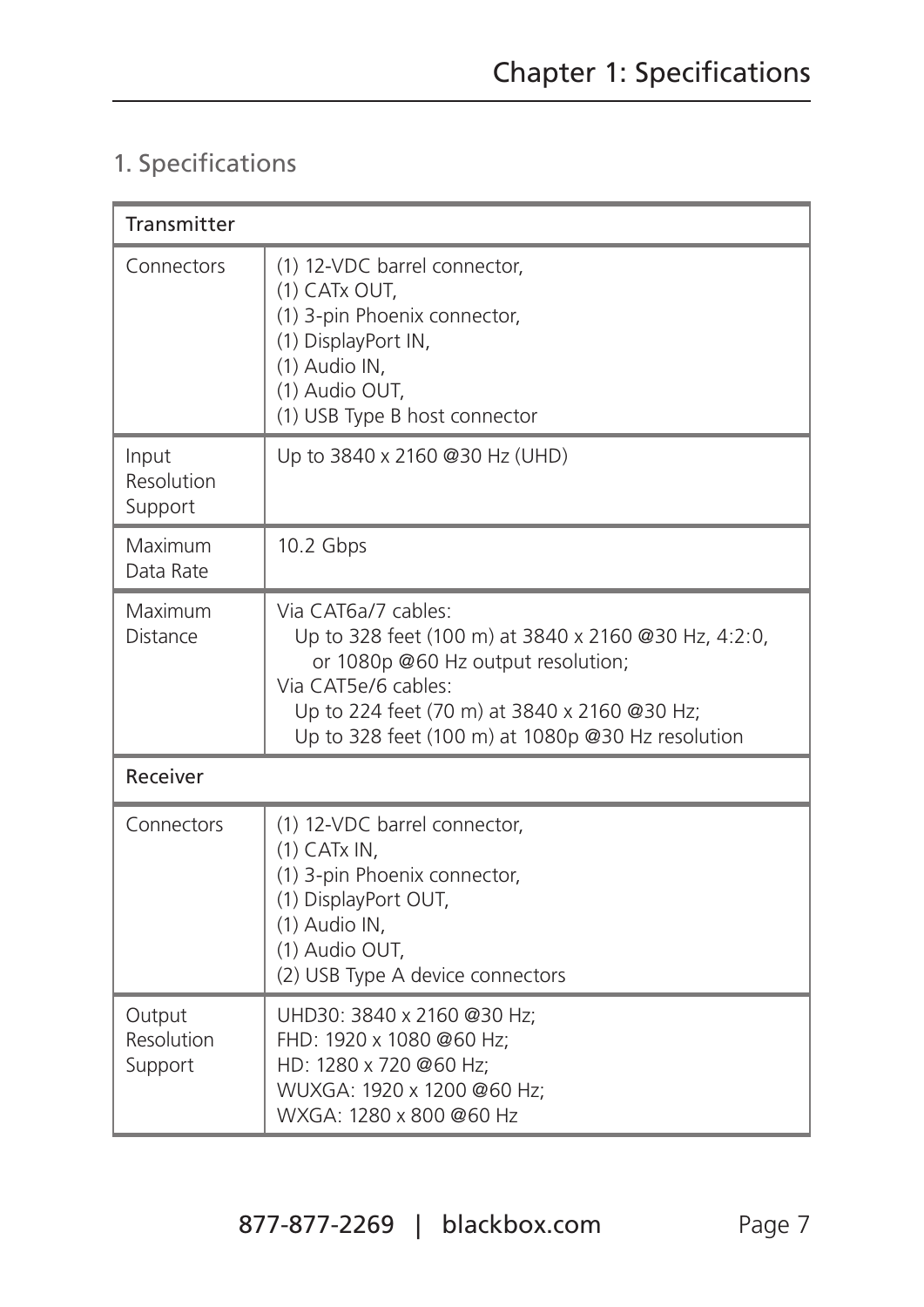# 1. Specifications (continued)

| Receiver (continued)               |                                                                                                                                                                                                                                               |  |  |  |  |
|------------------------------------|-----------------------------------------------------------------------------------------------------------------------------------------------------------------------------------------------------------------------------------------------|--|--|--|--|
| Maximum<br>Distance                | Via CAT6a/7 cables:<br>Up to 328 feet (100 m) at 3840 x 2160 @30 Hz, 4:2:0,<br>or 1080p @60 Hz output resolution;<br>Via CAT5e/6 cables:<br>Up to 224 feet (70 m) at 3840 x 2160 @30 Hz;<br>Up to 328 feet (100 m) at 1080p @30 Hz resolution |  |  |  |  |
| General (Transmitter and Receiver) |                                                                                                                                                                                                                                               |  |  |  |  |
| <b>ESD Protection</b>              | Human-body model:<br>±8 kV (air-gap discharge)/<br>±4 kV (contact discharge)                                                                                                                                                                  |  |  |  |  |
| Operating<br>Temperature           | 32 to 113° F (0 to 45° C)                                                                                                                                                                                                                     |  |  |  |  |
| Storage<br>Temperature             | -4 to +158° F (-20 to +70° C)                                                                                                                                                                                                                 |  |  |  |  |
| Humidity                           | 10 to 90%, noncondensing                                                                                                                                                                                                                      |  |  |  |  |
| Power Input                        | 100-240 VAC, 50/60 Hz, 1.5 A                                                                                                                                                                                                                  |  |  |  |  |
| Input Connector<br>Type            | IEC320, C14                                                                                                                                                                                                                                   |  |  |  |  |
| Power Output                       | Each unit: (1) 12-VDC, 2-A power supply                                                                                                                                                                                                       |  |  |  |  |
| Consumption                        | 14.2 W (max.)                                                                                                                                                                                                                                 |  |  |  |  |
| Power Supply<br>Cord Length        | 6 ft. (1.8 m)                                                                                                                                                                                                                                 |  |  |  |  |
| Dimensions                         | Each unit: 0.99"H x 7.91"W x 3.95"D<br>(2.51 x 20.09 x 10.03 cm)                                                                                                                                                                              |  |  |  |  |
| Weight                             | Each unit: 1.1 lb. (0.5 kg)                                                                                                                                                                                                                   |  |  |  |  |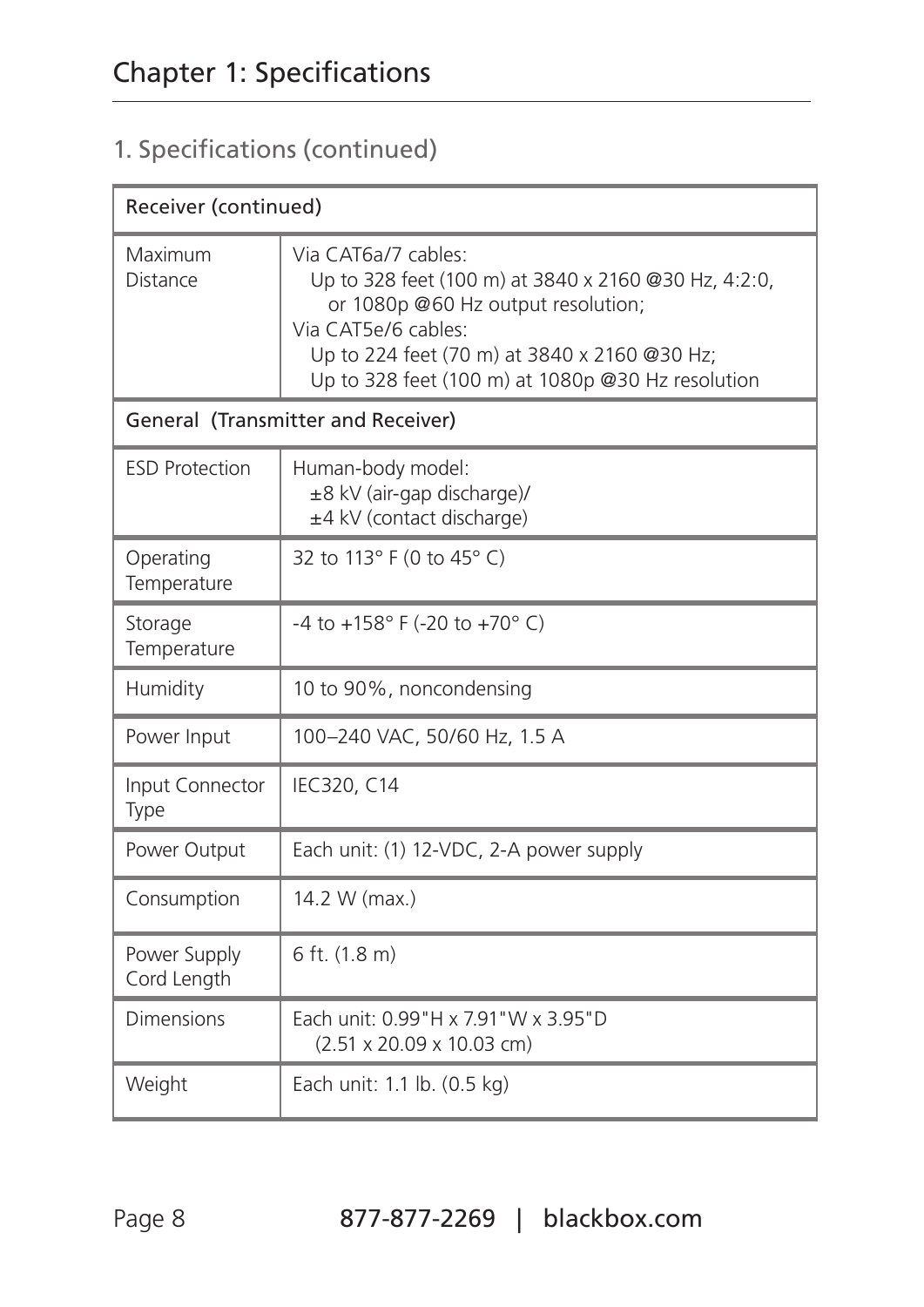### 2. Overview

### 2.1 Introduction

The UVX-DP-TP-100M is a 4K DisplayPort over CATx Extender with USB 2.0 and audio passthrough. It distributes uncompressed 4K @30 Hz UHD video, audio, power, RS-232, and USB 2.0 together up to 330 feet (100 m) over a single CAT6a/7 cable. The extender has a transmitter unit and a receiver unit.

With USB 2.0 passthrough, the extender enables users to control or monitor a remote server from a harsh environment, or operate a physically inaccessible PC, server, or workstation remotely. Bidirectional audio passthrough enables audio distribution in both directions.

The extender units have 48 V PoH and only need one power supply at the transmitter end to power both transmitter and receiver units. Secure the transmitter's 12 V power supply with a screw-in connector to prevent the power from being accidentally disconnected. Power LEDs on both units light when power is applied to the unit. Signal status LEDs show connections between devices.

#### 2.2 Features

- Via CAT6a/7 cables, the extenders support 4K @30 Hz up to 330 feet (100 meters) and 1080p @60 Hz up to 330 feet (100 meters).
- Via CAT5e/6 cables, the extenders support 4K x 2K @30 Hz output up to 224 feet (70 meters).
- Supports DisplayPort 1.2 up to 4K @30 Hz.
- Provides USB 2.0 passthorugh over CATx, with USB-HOST built-in TX and USB-DEVICE built-in RX.
- Supports bidirectional stereo line audio passthrough over CATx.
- Provides RS-232 and EDID passthrough over CATx
- All connectors are on one side of each unit for easy installation.

#### 2.3 What's Included

Your package should include the following items. If anything is missing or damaged, contact Black Box Technical Support at 877-877-2269 or info@blackbox.com.

- (1) DisplayPort Extender Transmitter
- (1) DisplayPort Extender Receiver
- (1) 12-VDC, 2-A power supply with US, EU, UK, and AU power clips
- (2) 3.5-mm, 2-pin male Phoenix connectors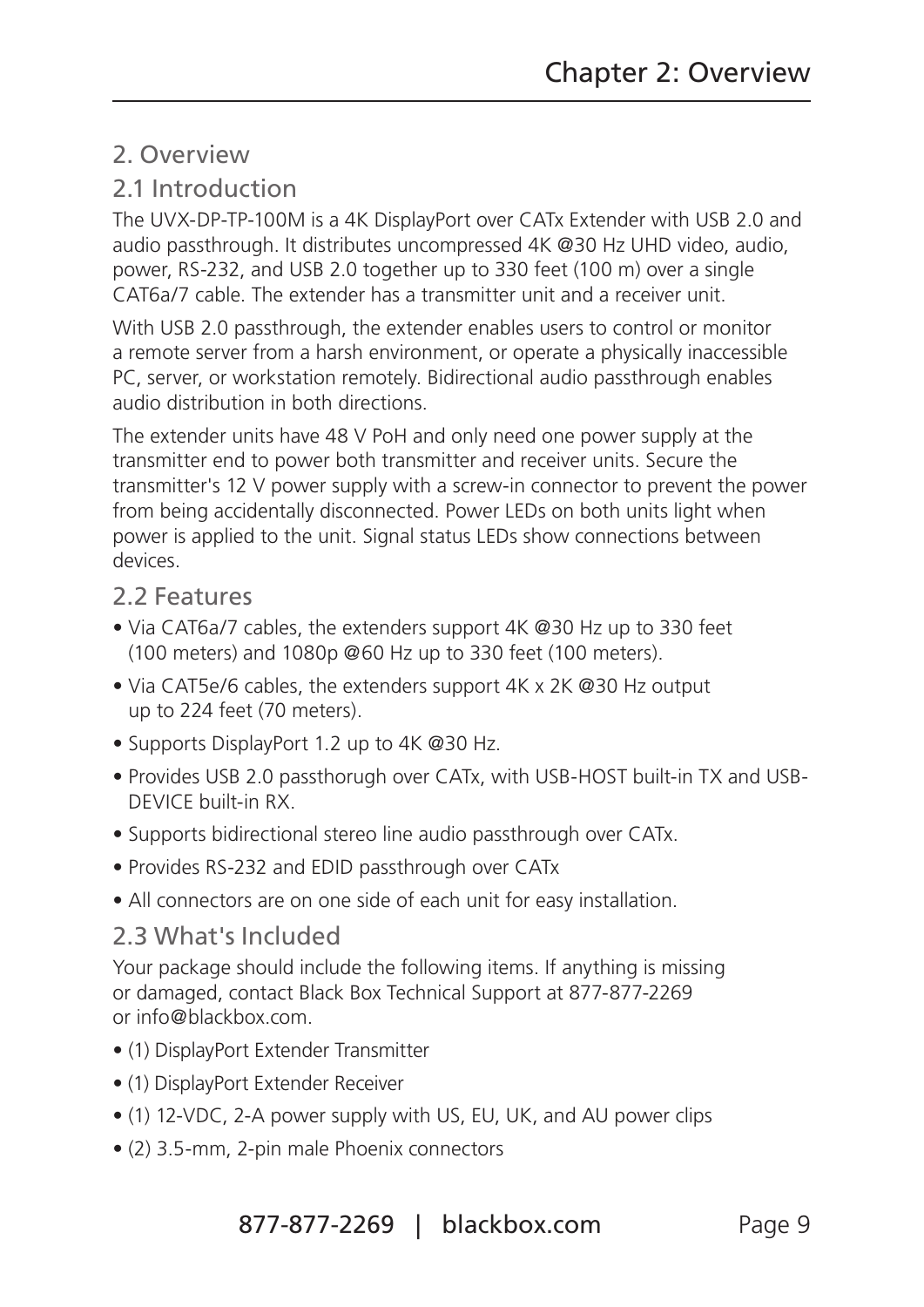- (2) mounting brackets
- This user manual
- 2.4 Hardware Description

Figures 2-1 and 2-2 show the front and back panels of the receiver. Tables 2-1 and 2-2 describe their components.



Figure 2-1. Receiver and Transmitter front panels.



Figure 2-2. Receiver and Transmitter back panels.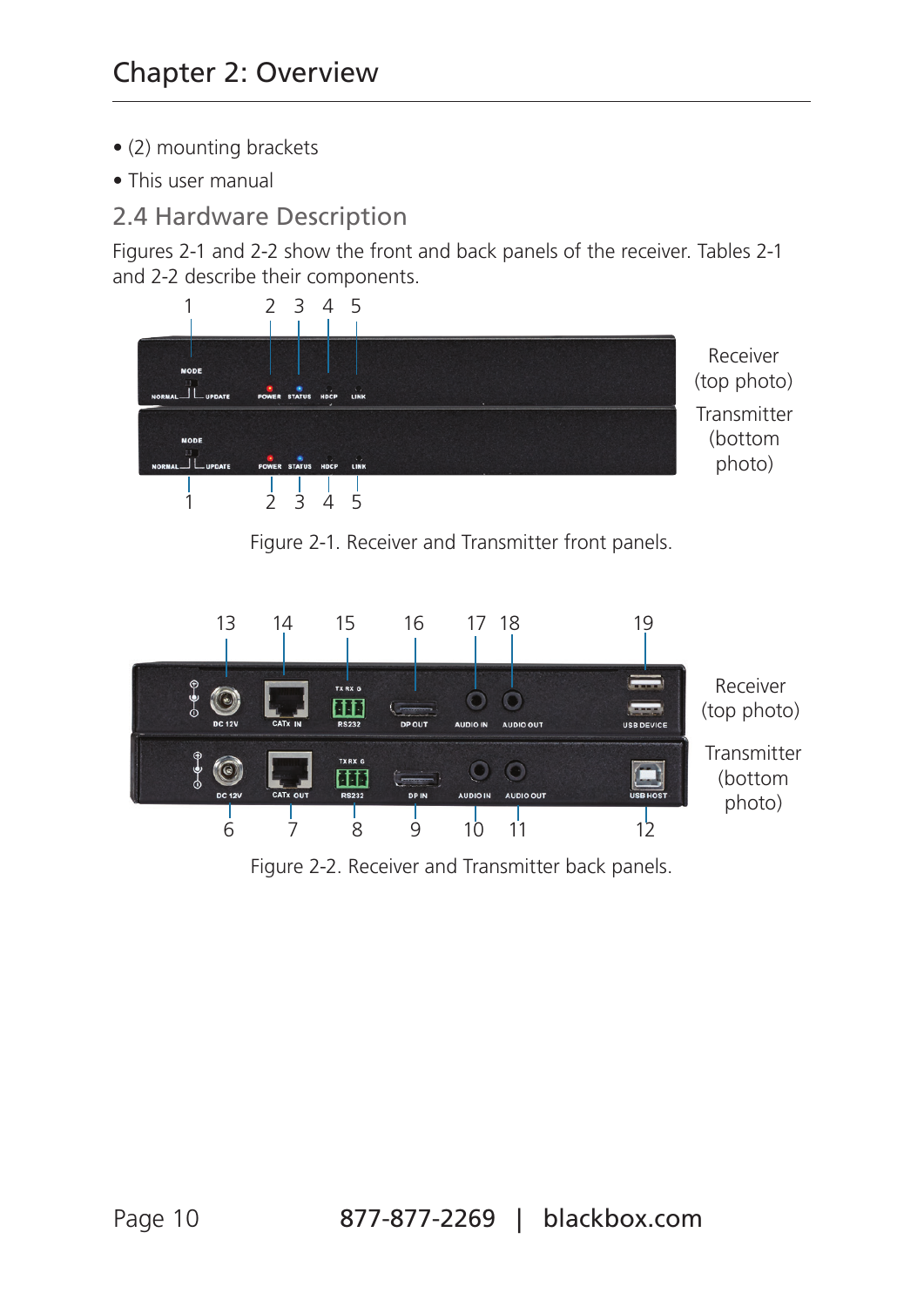| Number                   | Component                  | Description                                                                                                                          |
|--------------------------|----------------------------|--------------------------------------------------------------------------------------------------------------------------------------|
| 1                        | Mode                       | Switches the Mode for the RS-232 port.<br>Normal: RS-232 CATx passthrough.<br>Update: RS-232 firmware update.                        |
| $\overline{\phantom{0}}$ | Power LED                  | ON: The transmitter is powered on.<br>OFF: The transmitter is powered off.                                                           |
| 3                        | Status LED                 | Blinking: The transmitter is working properly.<br>OFF: The transmitter is not working properly.                                      |
| $\overline{4}$           | <b>HDCP LED</b>            | ON: HDCP video is being transmitted.<br>Flashing quickly: Non-HDCP video is being<br>transmitted.<br>OFF: No audio and video signal. |
| 5                        | Link LED                   | ON: CATx link is normal.<br>OFF/Blinking: No CATx link.                                                                              |
| 6                        | Barrel connector.          | 12-VDC power input                                                                                                                   |
| 7                        | CATx OUT                   | Connects to CATx IN port of receiver                                                                                                 |
| 8                        | 3-pin Phoenix<br>connector | RS-232 passthrough or firmware update                                                                                                |
| 9                        | DP IN                      | Connects to a DisplayPort source                                                                                                     |
| 10                       | Audio IN                   | Connects to an audio source such as a PC                                                                                             |
| 11                       | Audio OUT                  | Connects to an audio device such as an<br>amplifier.                                                                                 |
| 12                       | USB Type B<br>connector    | Connects to a device to be controlled, such as<br>a server, computer, etc.                                                           |

Table 2-1. Transmitter front- and back-panel components.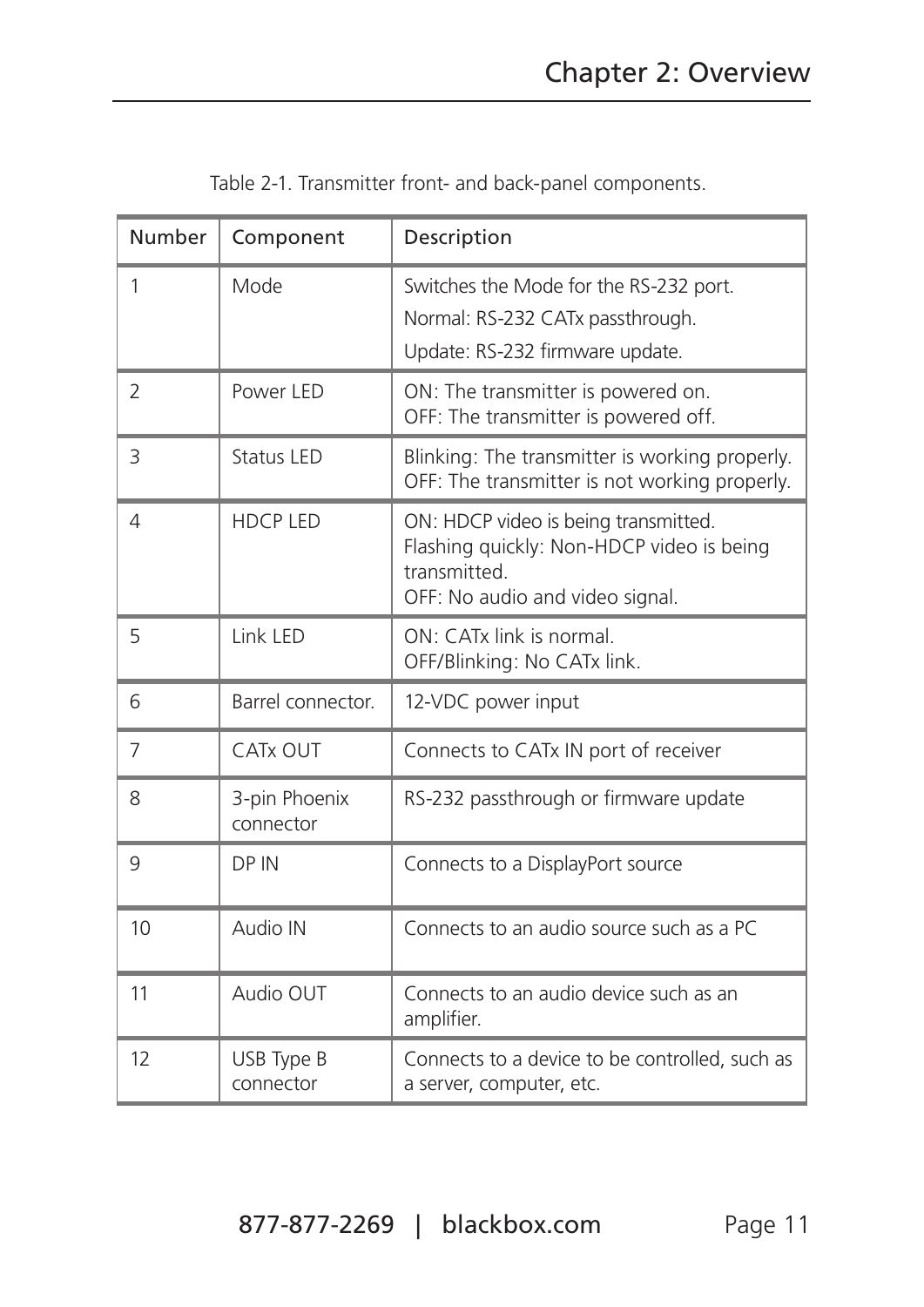| Number         | Component                    | Description                                                                                                                    |
|----------------|------------------------------|--------------------------------------------------------------------------------------------------------------------------------|
| 1              | Mode                         | Switches the Mode for the RS-232 port.<br>Normal: RS-232 CATx passthrough.<br>Update: RS-232 firmware update.                  |
| $\overline{2}$ | Power LFD                    | ON: The receiver is powered on.<br>OFF: The receiver is powered off.                                                           |
| 3              | Status LED                   | Blinking: The receiver is working properly.<br>OFF: The receiver is not working properly.                                      |
| 4              | <b>HDCP LED</b>              | ON: HDCP video is being received.<br>Flashing quickly: Non-HDCP video is being<br>received.<br>OFF: No audio and video signal. |
| 5              | Link LED                     | ON: CATx link is normal.<br>OFF/Blinking: No CATx link.                                                                        |
| 13             | Barrel connector.            | 12-VDC power input                                                                                                             |
| 14             | CAT <sub>x</sub> IN          | Connects to CATx OUT port of CATx<br>transmitter.                                                                              |
| 15             | 3-pin Phoenix<br>connector   | RS-232 passthrough or firmware update                                                                                          |
| 16             | DP OUT                       | Connects to a DisplayPort display device                                                                                       |
| 17             | Audio IN                     | Connects to an audio source such as a PC                                                                                       |
| 18             | Audio OUT                    | Connects to an audio device such as an<br>earphone.                                                                            |
| 19             | (2) USB Type A<br>connectors | Connect to USB devices (mouse, keyboard,<br>USB disk, etc.)                                                                    |

Table 2-2. Receiver front- and back-panel components.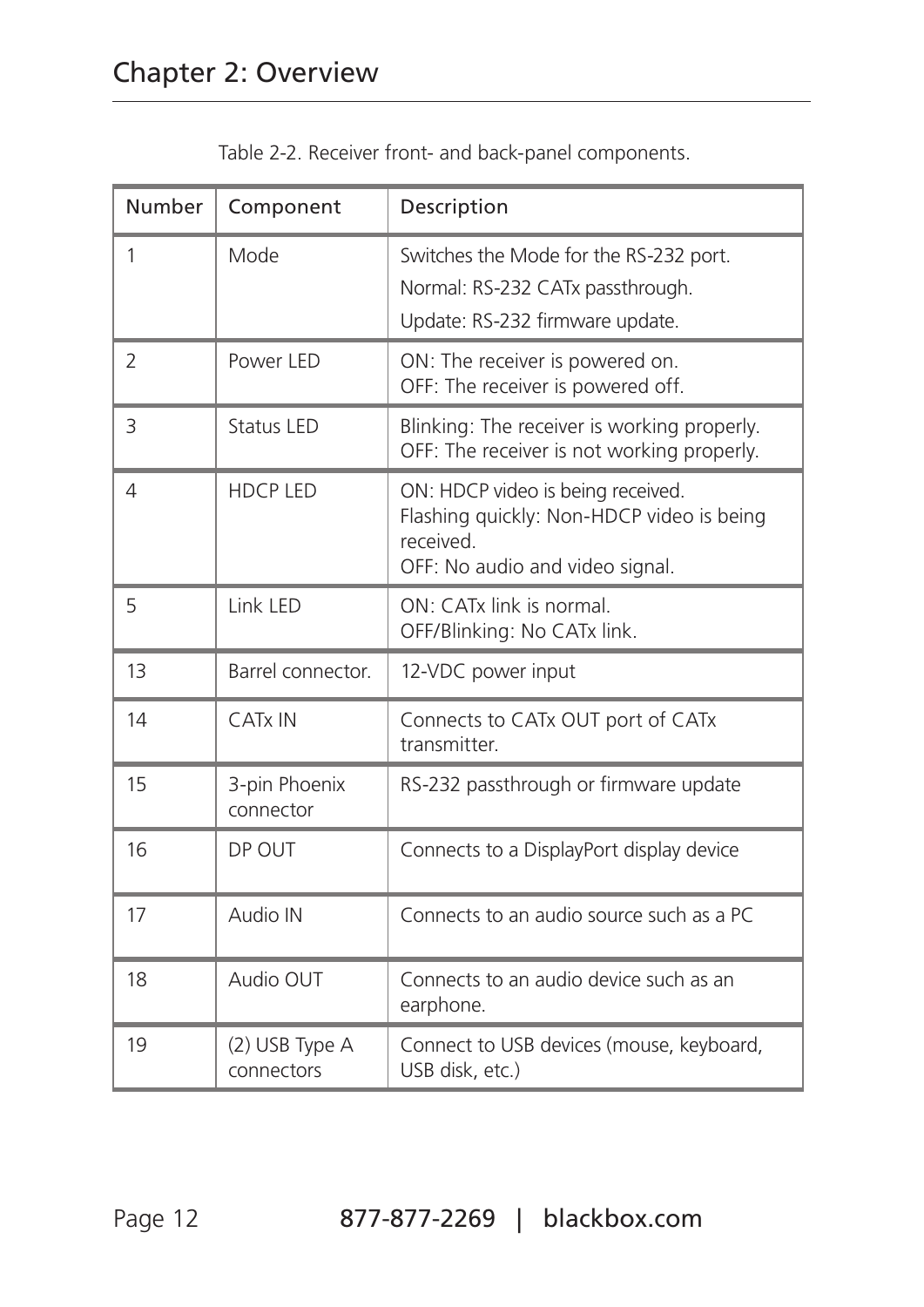### 3. Connection and Installation

- 1. Using quality DisplayPort cables, connect a DisplayPort source (Blu-ray™, games console, satellite/cable TV, media server, etc.) to the DisplayPort IN port of the transmitter.
- *NOTE: Make sure that the source and display are 4K compatible if you are attempting to transmit an Ultra HD signal—check that all devices are correctly configured for input/output compatibility.*
- 2. Connect a good quality, well-terminated CAT5e or higher cable between the CATx OUT of the transmitter to the CATx IN of the receiver.
- *NOTE: The maximum transmission distances for the extenders are 230 feet (70 meters) with CAT5e/CAT6 or 328 feet (100 meters) with CAT6a/CAT7. This value applies to perfect transmission conditions including straight cable runs with no electrical interference, bends, kinks, patch panels, or wall outlets.*

If any of the above is a factor in your installation, transmission range may be affected—avoid this where possible.

- 3. Connect the DisplayPort display device (LED/LCD display or projector) to the DP OUT of the receiver.
- *NOTE: We strongly recommend using the supplied mounting brackets to secure the receiver to a flat surface behind/near the display device. Sudden movement of these devices could lead to loss of picture/sound if connections loosen or strain, resulting in unnecessary service call-backs.*
- 4. Connect the included 12-VDC power supply to the transmitter and power it on. The PoH function carries power along the length of the cable one way to power the receiver. No additional power supply is required at the display end of the cable run.